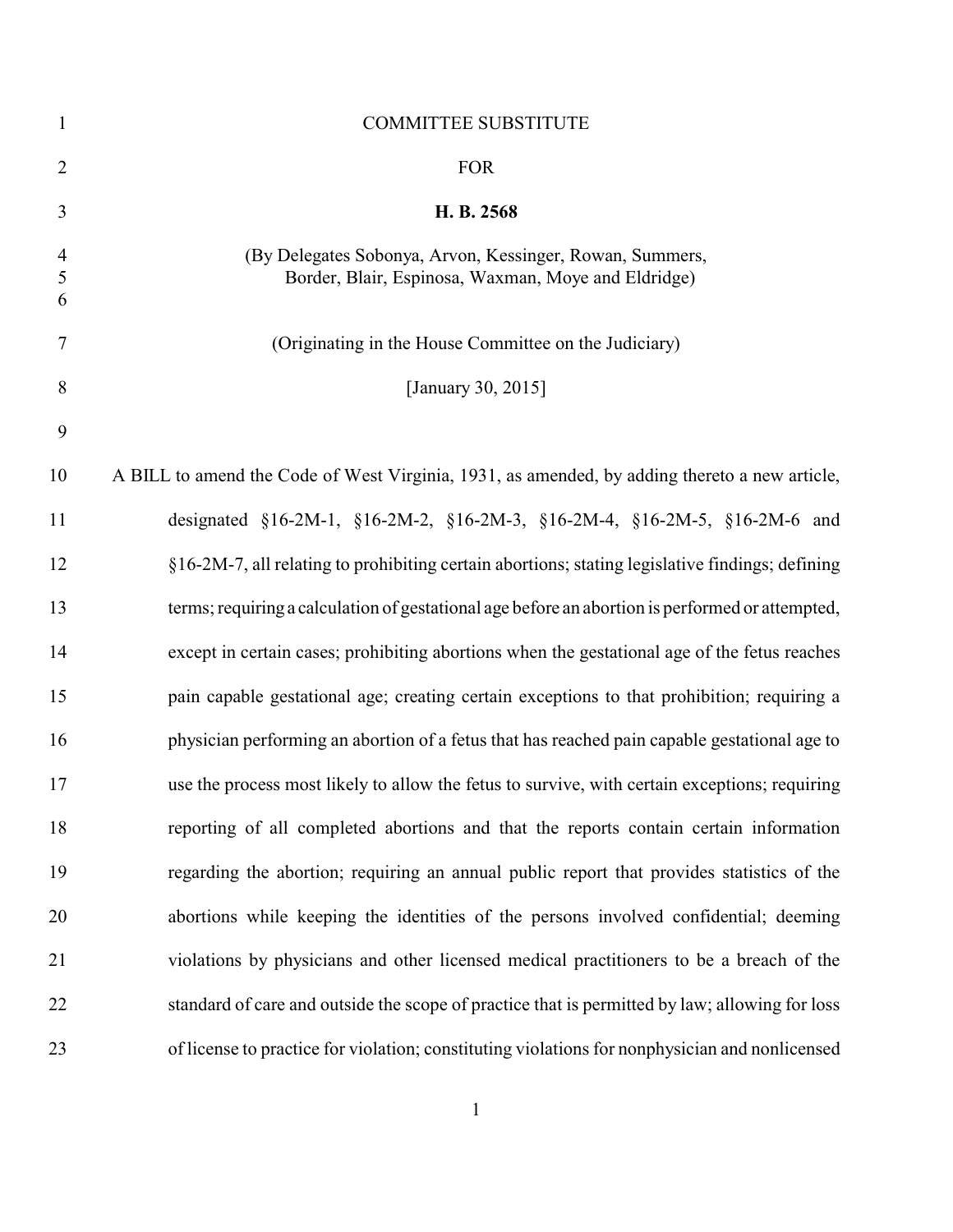| $\mathbf{1}$   | medical practitioners as unauthorized practice of medicine and subject to criminal penalties;            |
|----------------|----------------------------------------------------------------------------------------------------------|
| $\overline{2}$ | preserving existing legal remedies for violations; and clarifying that no penalty may be                 |
| $\mathfrak{Z}$ | assessed against a patient; and making provisions severable.                                             |
| 4              | Be it enacted by the Legislature of West Virginia:                                                       |
| 5              | That the Code of West Virginia, 1931, as amended, be amended by adding thereto a new                     |
| 6              | article, designated §16-2M-1, §16-2M-2, §16-2M-3, §16-2M-4, §16-2M-5, §16-2M-6 and                       |
| $\tau$         | §16-2M-7, all to read as follows:                                                                        |
| $8\,$          | ARTICLE 2M. THE PAIN-CAPABLE UNBORN CHILD PROTECTION ACT.                                                |
| 9              | §16-2M-1. Legislative findings.                                                                          |
| 10             | The Legislature makes the following findings:                                                            |
| 11             | (1) Pain receptors (unborn child's entire body nociceptors) are present no later than sixteen            |
| 12             | weeks after fertilization and nerves link these receptors to the brain's thalamus and subcortical plate  |
| 13             | by no later than twenty weeks.                                                                           |
| 14             | (2) By eight weeks after fertilization, the unborn child reacts to stimuli that would be                 |
| 15             | recognized as painful if applied to an adult human, for example, by recoiling.                           |
| 16             | (3) In the unborn child, application of painful stimuli is associated with significant increases         |
| 17             | in stress hormones known as the stress response.                                                         |
| 18             | (4) Subjection to painful stimuli is associated with long-term harmful neuro developmental               |
| 19             | effects, such as altered pain sensitivity and, possibly, emotional, behavioral and learning disabilities |
| 20             | later in life.                                                                                           |
| 21             | (5) For the purposes of surgery on unborn children, fetal anesthesia is routinely administered           |
| 22             | and is associated with a decrease in stress hormones compared to their level when painful stimuli        |
|                |                                                                                                          |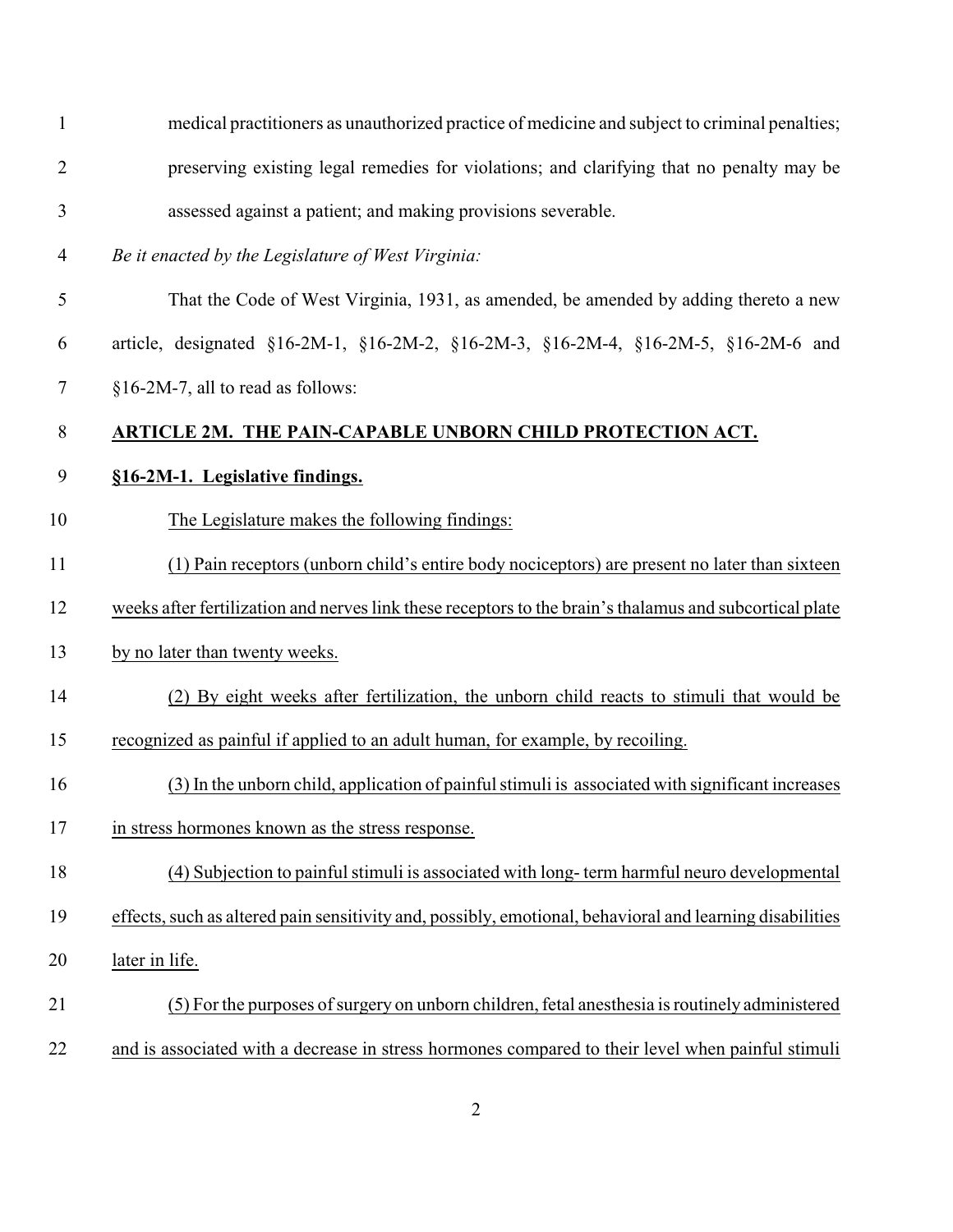is applied without the anesthesia.

| $\overline{2}$ | (6) The position, asserted by some medical experts, that the unborn child is incapable of             |
|----------------|-------------------------------------------------------------------------------------------------------|
| 3              | experiencing pain until a point later in pregnancy than twenty weeks after fertilization, which point |
| $\overline{4}$ | in the pregnancy is generally consistent with twenty-two weeks following the woman's last             |
| 5              | menstrual cycle, predominately rests on the assumption that the ability to experience pain depends    |
| 6              | on the cerebral cortex and requires nerve connections between the thalamus and the cortex.            |
| 7              | However, recent medical research and analysis, especially since 2007, provides strong evidence for    |
| $8\,$          | the conclusion that a functioning cortex is not necessary to experience pain.                         |
| 9              | (7) Substantial evidence indicates that children born missing the bulk of the cerebral cortex,        |
| 10             | those with hydranencephaly, nevertheless experience pain.                                             |
| 11             | (8) In adults, stimulation or ablation of the cerebral cortex does not alter pain perception          |
| 12             | while stimulation or ablation of the thalamus does.                                                   |
| 13             | Substantial evidence indicates that structures used for pain processing in early<br>(9)               |
| 14             | development differ from those of adults, using different neural elements available at specific times  |
| 15             | during development, such as the subcortical plate, to fulfill the role of pain processing.            |
| 16             | (10) Consequently, there is substantial medical evidence that an unborn child is capable of           |
| 17             | experiencing pain by pain capable gestational age as defined in subsection (7), section two, article  |
| 18             | two-m of this chapter.                                                                                |
| 19             | (11) It is the purpose of the state to assert a compelling state interest in protecting the lives     |
| 20             | of unborn children from the stage at which substantial medical evidence indicates that they are       |
| 21             | capable of feeling pain.                                                                              |
| 22             | §16-2M-2. Definitions.                                                                                |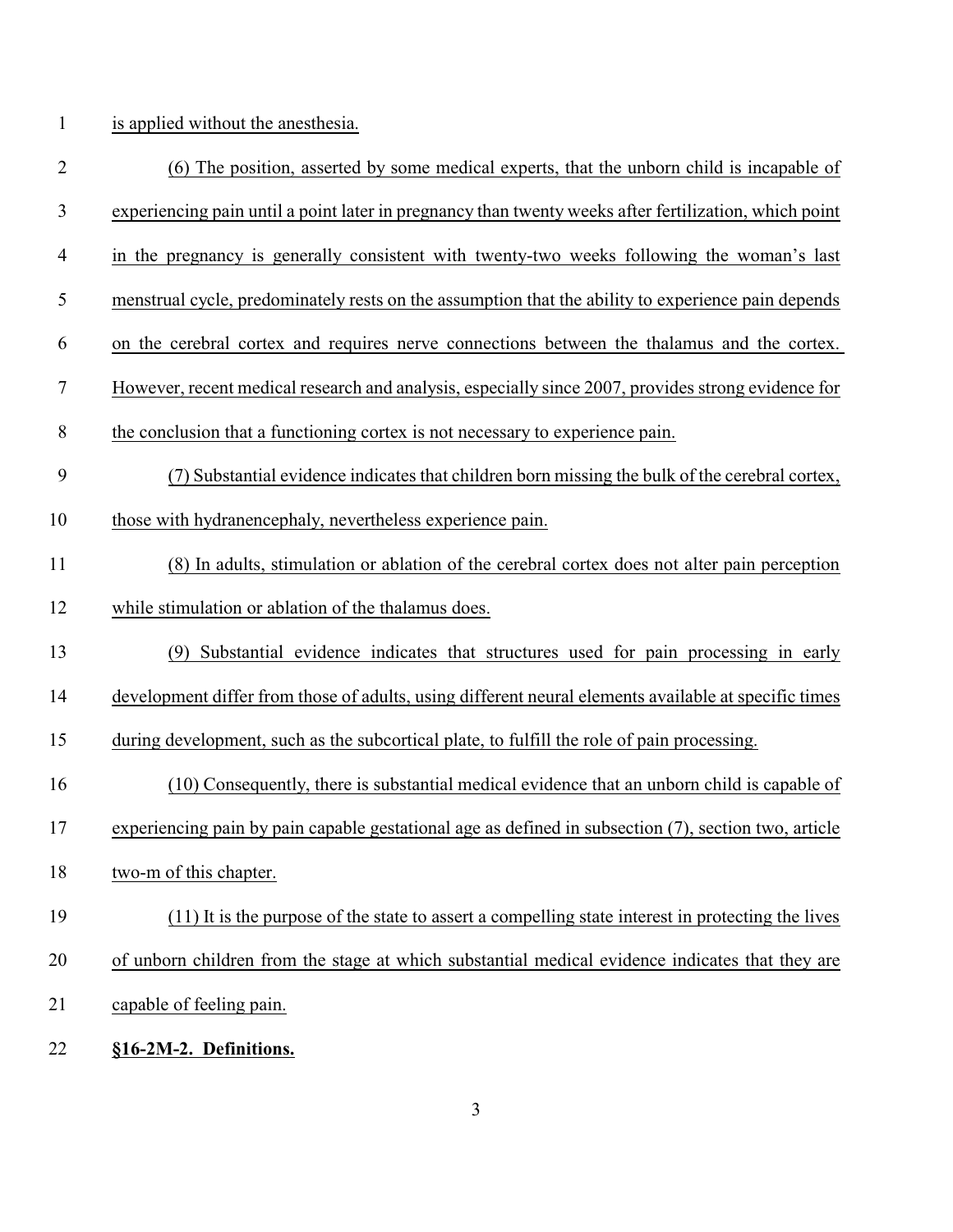For purposes of this article:

- (1) "Abortion" means abortion as that term is defined in section two, article two-f of this chapter.
- (2) "Attempt to perform or induce an abortion" means an act or an omission of a statutorily required act that, under the circumstances as the person believes them to be, constitutes a substantial step in a course of conduct planned to culminate in the performance or induction of an abortion in this state in violation of the applicable provisions of this code.
- (3) "Fertilization" means the fusion of a human spermatozoon with a human ovum.
- (4) "Fetus" means the developing young in the uterus, specifically the unborn offspring in
- the postembryonic period from nine weeks after fertilization until birth.
- (5) "Medical emergency" means a condition that, on the basis of a reasonably prudent physician's reasonable medical judgment, so complicates the medical condition of a pregnant female that it necessitates the immediate abortion of her pregnancywithout first determining gestational age to avert her death or for which the delay necessary to determine gestational age will create serious risk of substantial and irreversible physical impairment of a major bodily function, not including psychological or emotional conditions. No condition may be deemed a medical emergency if based on a claim or diagnosis that the woman will engage in conduct which she intends to result in her death or in substantial and irreversible physical impairment of a major bodily function.

## (6) "Nonmedically viable fetus" means a fetus that contains sufficient lethal fetal anomalies so as to render the fetus medically futile or incompatible with life outside the womb in the reasonable medical judgment of a reasonably prudent physician.

(7) "Pain capable gestational age" means twenty-two weeks since the first day of the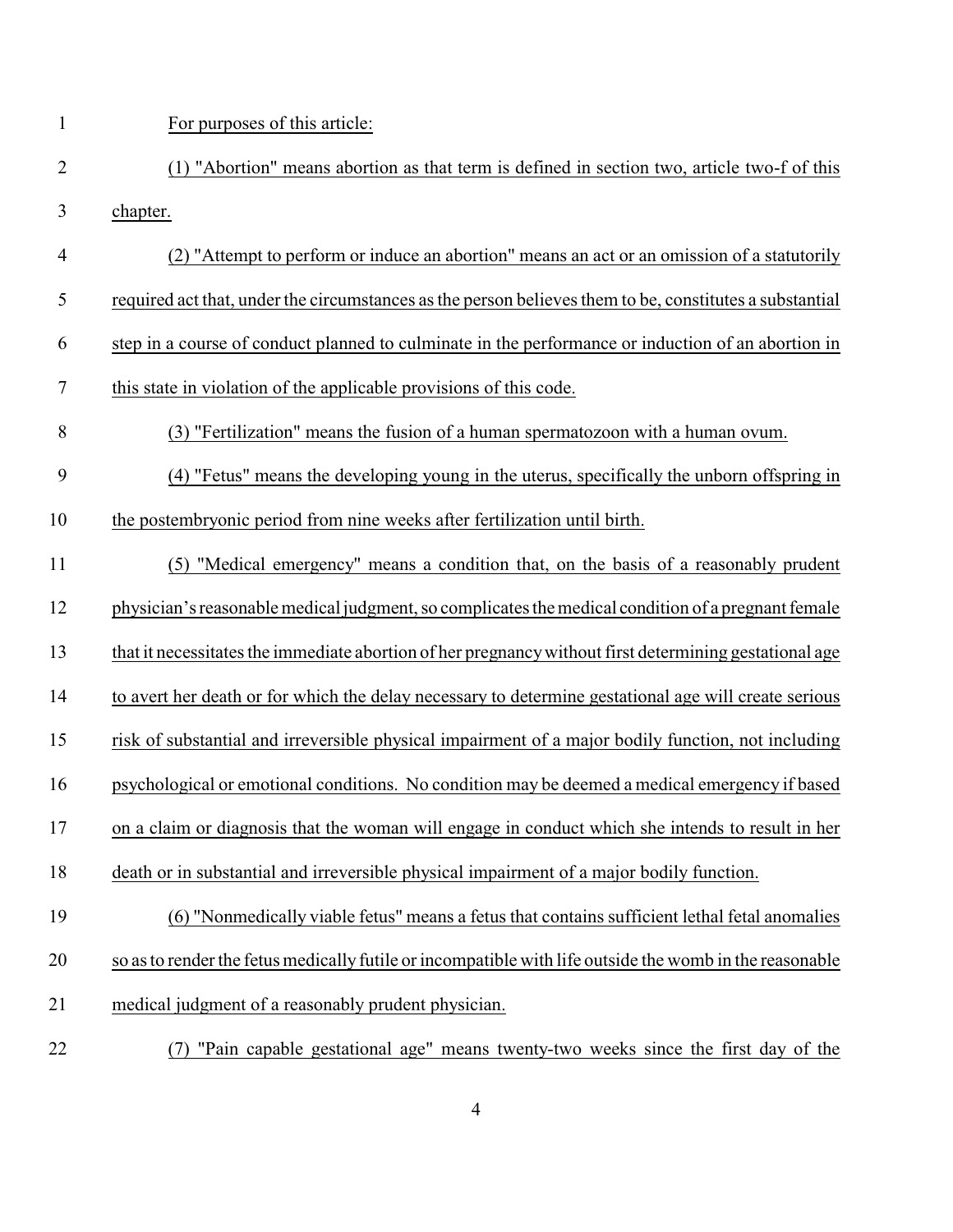| $\mathbf{1}$   | woman's last menstrual period. The pain capable gestational age defined herein is generally          |
|----------------|------------------------------------------------------------------------------------------------------|
| $\overline{2}$ | consistent with the time that is twenty weeks after fertilization.                                   |
| 3              | (8) "Physician" means a person with an unrestricted license to practice allopathic medicine          |
| $\overline{4}$ | pursuant to article three of chapter thirty of this code or osteopathic medicine pursuant to article |
| 5              | fourteen, chapter thirty of this code.                                                               |
| 6              | (9) "Probable gestational age of the fetus" means, in reasonable medical judgment and with           |
| 7              | reasonable probability, the gestational age of the fetus at the time an abortion is planned to be    |
| 8              | performed.                                                                                           |
| 9              | (10) "Reasonable medical judgment" means a medical judgment that would be made by a                  |
| 10             | reasonably prudent physician, knowledgeable about the case and the treatment possibilities with      |
| 11             | respect to the medical conditions involved.                                                          |
| 12             | §16-2M-3. Determination of gestational age.                                                          |
| 13             | Except in the case of a medical emergency or a nonmedically viable fetus, no abortion may            |
| 14             | be performed or induced or be attempted to be performed or induced unless the physician performing   |
| 15             | or inducing it has first made a determination of the probable gestational age of the fetus or relied |
| 16             | upon such a determination made by another physician. In making this determination, the physician     |
| 17             | shall make inquiries of the patient and perform or cause to be performed medical examinations and    |
| 18             | tests as a reasonably prudent physician, knowledgeable about the case and the medical conditions     |
| 19             | involved, would consider necessary to perform in making an accurate diagnosis with respect to        |
| 20             | gestational age.                                                                                     |
| 21             | §16-2M-4. Abortion of fetus of pain capable gestational age prohibited.                              |
| 22             | (a) No person may perform or induce, or attempt to perform or induce, an abortion when it            |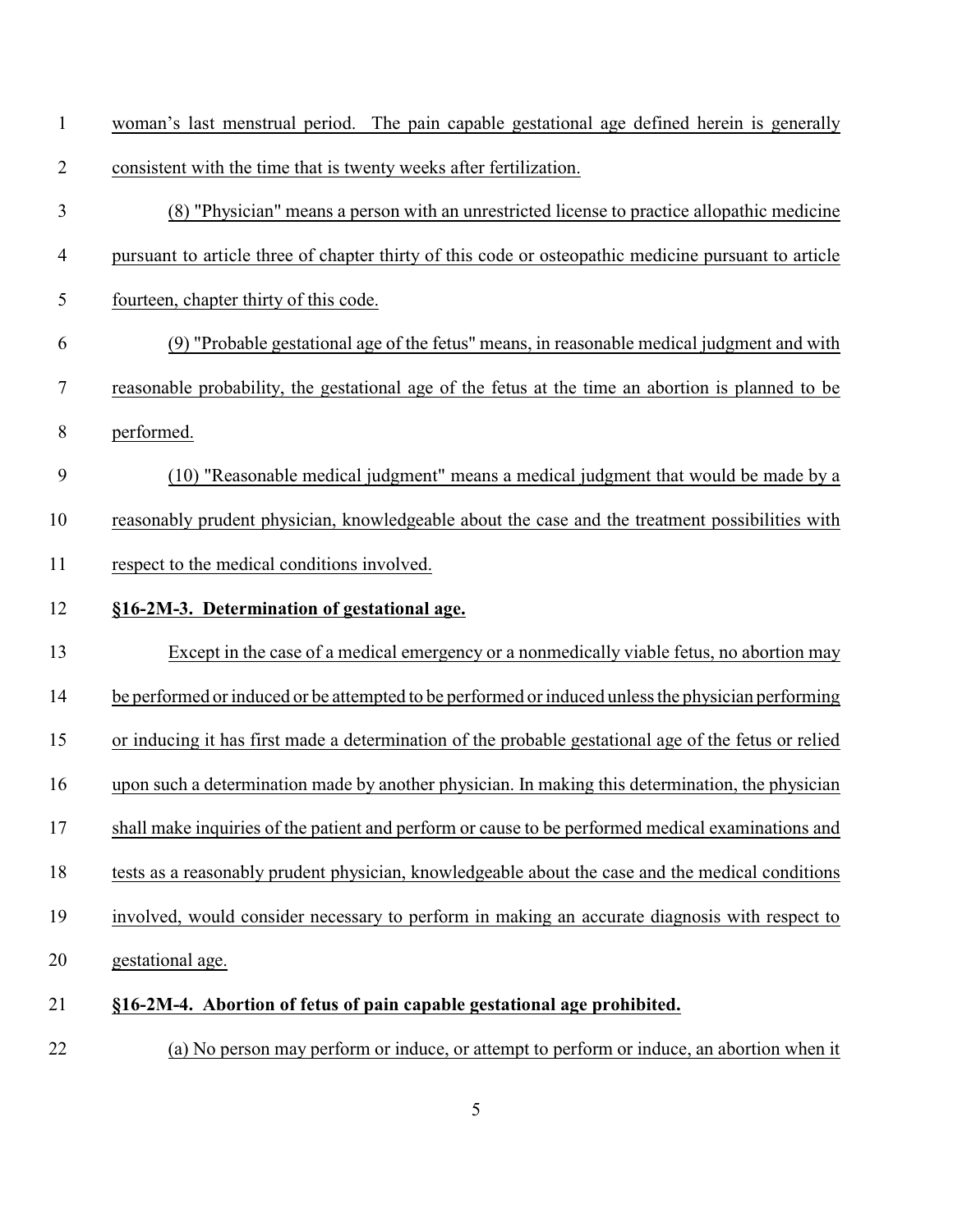has been determined, by the physician performing or inducing or attempting to perform or induce the abortion or by another physician upon whose determination that physician relies, that the probable gestational age of the fetus has reached the pain capable gestational age, unless in the reasonable medical judgment of a reasonably prudent physician there exists a nonmedically viable fetus or the patient has a condition that, on the basis of a reasonably prudent physician's reasonable medical judgment, so complicates her medical condition as to necessitate the abortion of her pregnancy to avert her death or to avert serious risk of substantial and irreversible physical impairment of a major bodily function, not including psychological or emotional conditions. No condition may be deemed a medical emergency if based on a claim or diagnosis that the woman will engage in conduct which she intends to result in her death or in substantial and irreversible physical impairment of a major bodily function. (b) When an abortion upon a patient whose fetus has been determined to have a probable gestational age that has reached the pain capable gestational age is not prohibited by subsection (a) of this section, the physician shall terminate the pregnancy in the manner which, in reasonable medical judgment, provides the best opportunity for the fetus to survive, unless, in reasonable medical judgment, termination of the pregnancy in that manner would pose a greater risk either of 17 the death of the patient or of the substantial and irreversible physical impairment of a major bodily function of the patient than would other available methods. **§16-2M-5. Reporting.** (a) Any physician who performs or induces an abortion shall report to the Bureau for Public

- Health. The reporting shall be on a schedule and on forms set forth by the Secretary of the
- 22 Department of Health and Human Resources annually, no later than December 31. The reports shall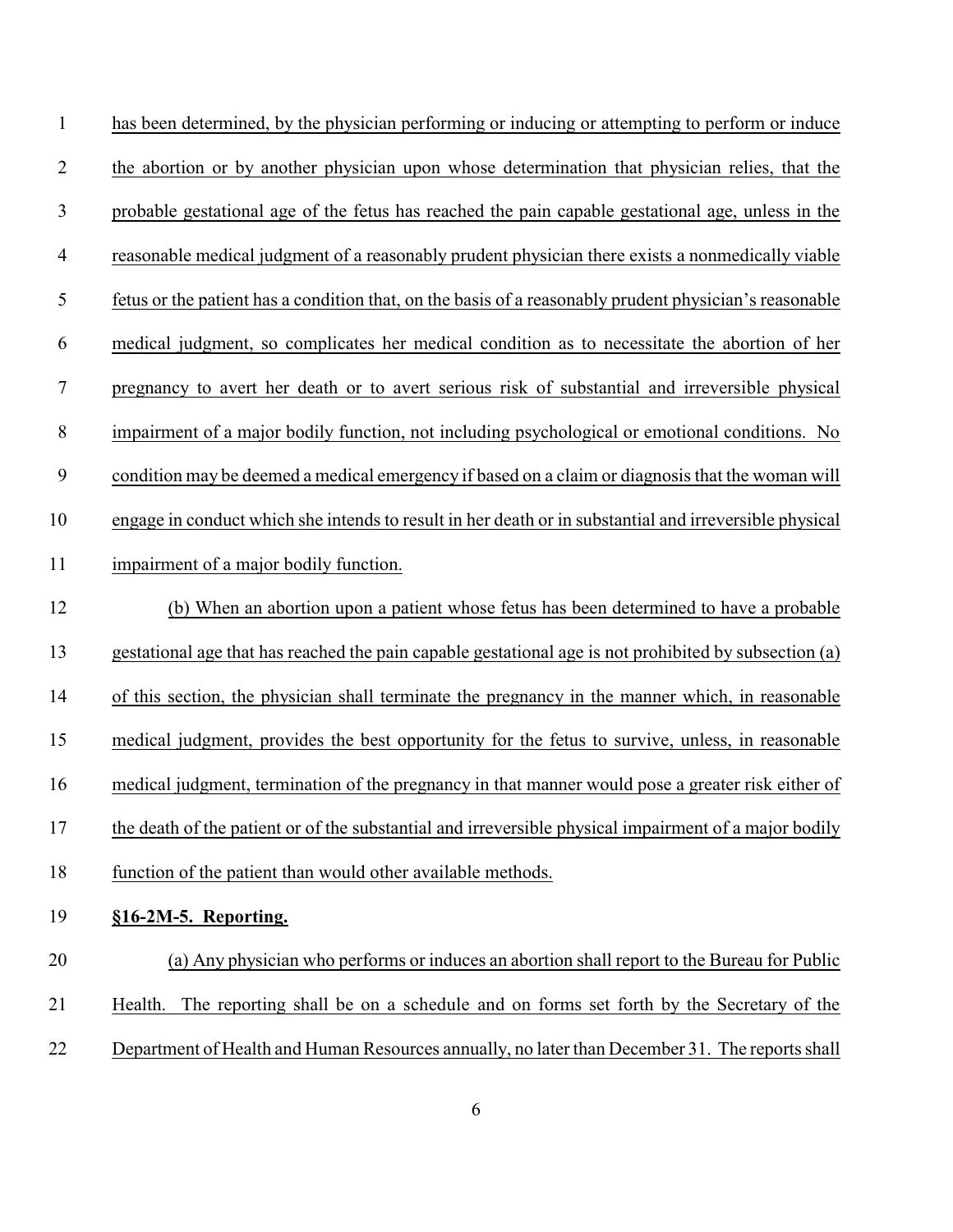| $\mathbf{1}$   | include the following information:                                                                       |
|----------------|----------------------------------------------------------------------------------------------------------|
| $\overline{2}$ | (1) Probable gestational age:                                                                            |
| 3              | (A) If a determination of probable gestational age was made, whether ultrasound was                      |
| $\overline{4}$ | employed in making the determination, and the week of probable gestational age determined.               |
| 5              | (B) If a determination of probable gestational age was not made, the basis of the                        |
| 6              | determination that a medical emergency existed or that there existed a nonmedically viable fetus.        |
| 7              | (2) Method of abortion;                                                                                  |
| 8              | (3) If the probable gestational age was determined to have reached the pain capable                      |
| 9              | gestational age, the basis of the determination that there existed a nonmedically viable fetus or that   |
| 10             | the patient had a condition which so complicated the medical condition of the patient that it            |
| 11             | necessitated the abortion of her pregnancy in order to avert her death or avert a serious risk of        |
| 12             | substantial and irreversible physical impairment of a major bodily function; and                         |
| 13             | (4) If the probable gestational age was determined to have reached the pain capable                      |
| 14             | gestational age, whether the method of abortion used was one that, in reasonable medical judgment,       |
| 15             | provided the best opportunity for the fetus to survive and, if such a method was not used, the basis     |
| 16             | of the determination that termination of the pregnancy in that manner would pose a greater risk either   |
| 17             | of the death of the patient or of the substantial and irreversible physical impairment of a major bodily |
| 18             | function of the patient than would other available methods.                                              |
| 19             | (b) Reports required by subsection (a) of this section may not contain the name or the address           |
| 20             | of the patient whose pregnancy was terminated nor may the report contain any information                 |

- 21 identifying the patient. These reports shall be maintained in strict confidence by the department, may
- not be available for public inspection, and may not be made available except pursuant to court order.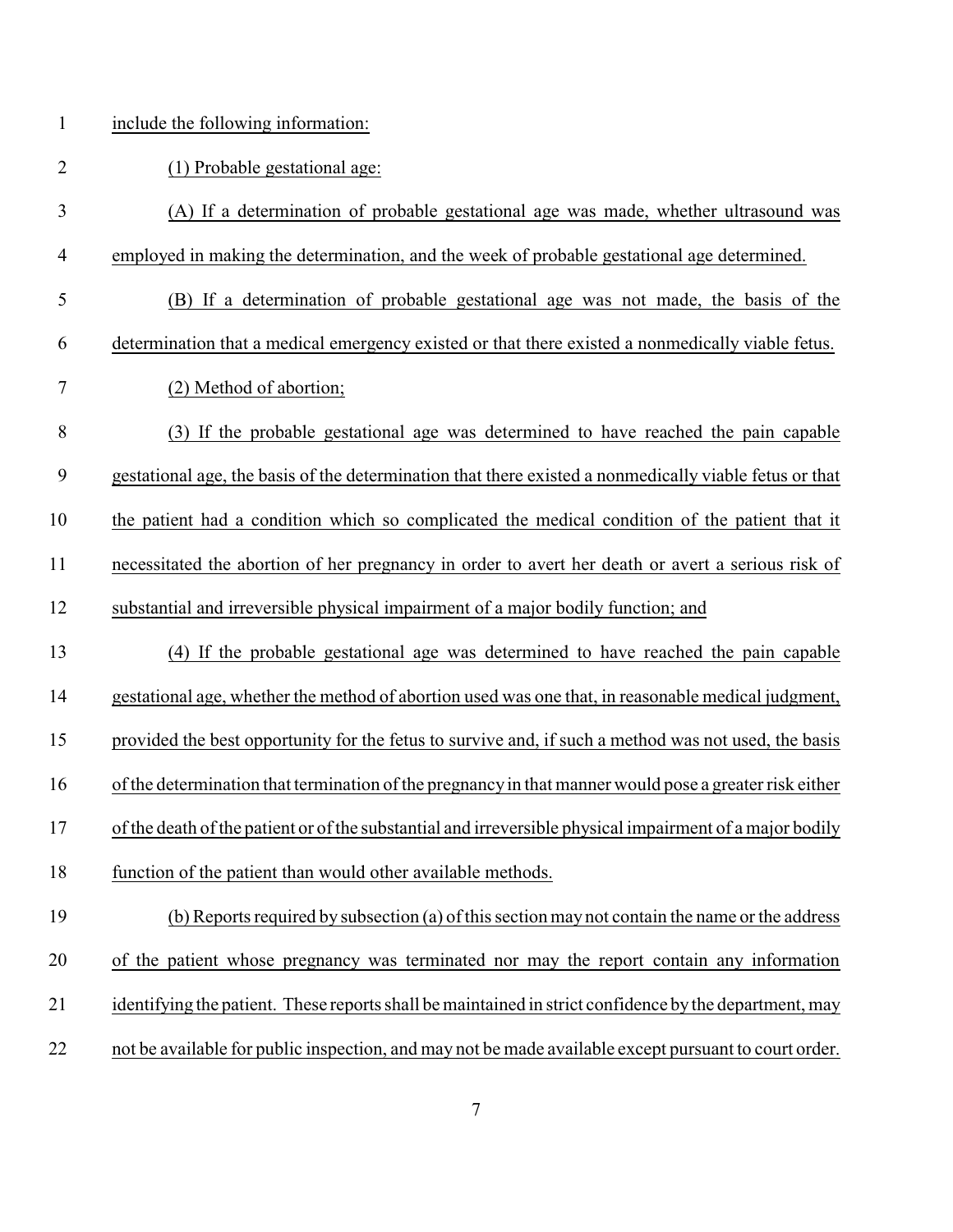| $\mathbf{1}$   | (c) Beginning June 30, 2016, and annually after that, the Department of Health and Human                  |
|----------------|-----------------------------------------------------------------------------------------------------------|
| $\overline{2}$ | Resources shall issue a public report providing statistics for the previous calendar year compiled        |
| $\mathfrak{Z}$ | from all of the reports covering that year submitted in accordance with this section for each of the      |
| $\overline{4}$ | items listed in subsection (a) of this section. Each report shall provide the statistics for all previous |
| 5              | calendar years from the effective date of this section, adjusted to reflect any additional information    |
| 6              | from late or corrected reports. The Department of Health and Human Resources shall take care to           |
| $\overline{7}$ | ensure that none of the information included in the public reports could reasonably lead to the           |
| $8\phantom{1}$ | identification of any patient upon whom an abortion was performed or induced.                             |
| 9              | §16-2M-6. Penalties.                                                                                      |
| 10             | (a) Any physician or other licensed medical practitioner who intentionally or recklessly                  |
| 11             | performs or induces an abortion in violation of this article is considered to have acted outside the      |
| 12             | scope of practice permitted by law or otherwise in breach of the standard of care owed to patients,       |
| 13             | and is subject to discipline from the applicable licensure board for that conduct, including, but not     |
| 14             | limited to, loss of professional license to practice.                                                     |
| 15             | (b) Any person, not subject to subsection (a) of this section, who intentionally or recklessly            |
| 16             | performs or induces an abortion in violation of this article is considered to have engaged in the         |
| 17             | unauthorized practice of medicine in violation of section thirteen, article three, chapter thirty of this |
| 18             | code, and upon conviction, subject to the penalties contained in that section.                            |
| 19             | (c) In addition to the penalties set forth in subsections (a) and (b) of this section, a patient          |
| 20             | may seek any remedy otherwise available to such patient by applicable law.                                |
| 21             | (d) No penalty may be assessed against any patient upon whom an abortion is performed or                  |
| 22             | induced or attempted to be performed or induced.                                                          |